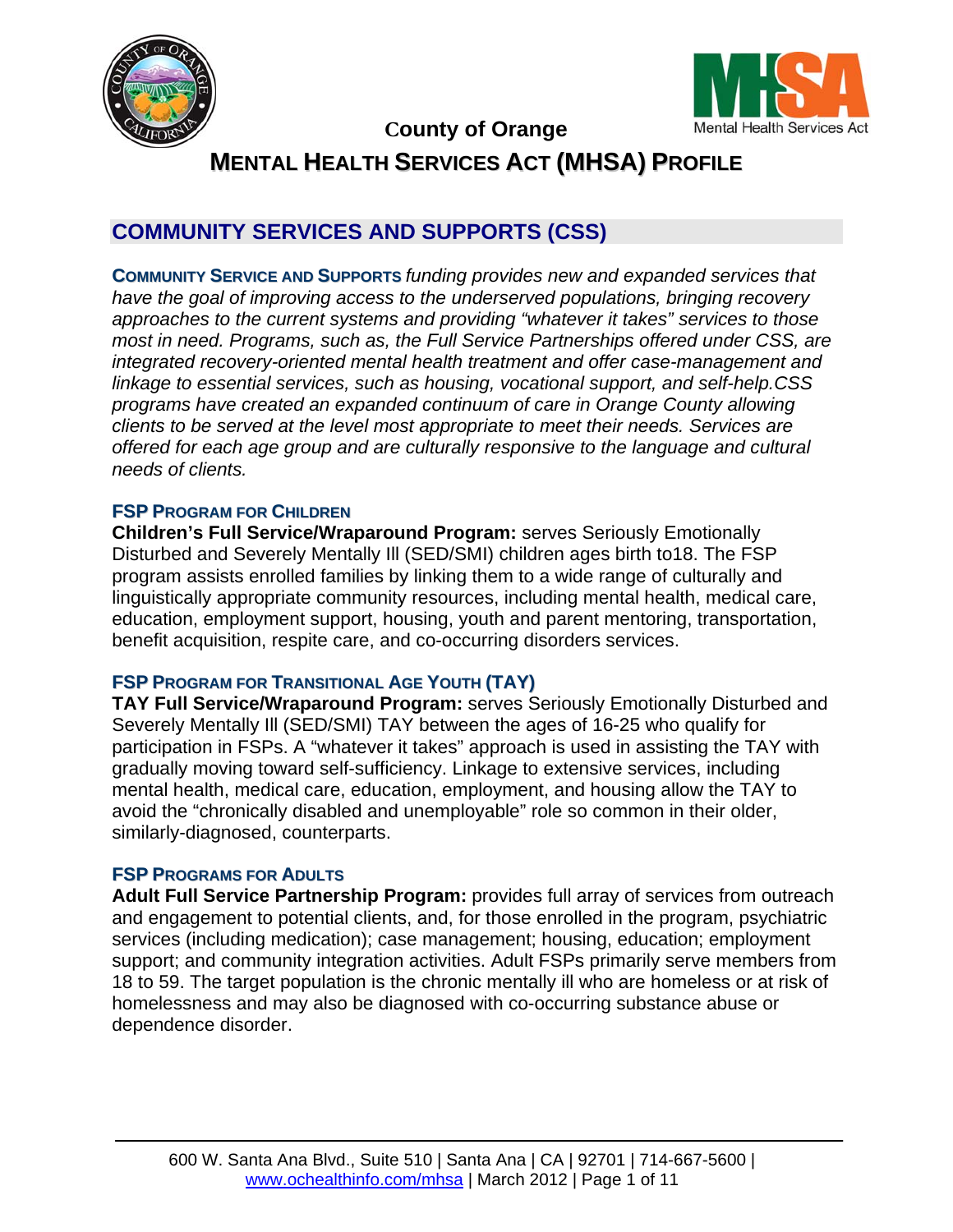#### **FSP PROGRAM FOR OLDER ADULTS**

**Older Adult Support and Intervention (OASIS):** provides intensive case management services, integrated mental health, recovery and basic medical monitoring of vital signs and medication interactions. The target population for the program is older adults (age 60 or greater) with severe mental illness, including those with co-occurring substance abuse disorder.

#### **CHILDREN'S PROGRAMS (NON-FSP):**

**Children's Outreach & Engagement Program:** identifies, contacts, and engages seriously emotionally disturbed (SED) children and their families, who have historically been unserved and underserved in the traditional mental health system. The outreach and engagement services are culturally focused.

**Children's In-Home Crisis Stabilization:** There are currently four teams composed of a clinician and family support staff providing services on a 24 hour per day, seven day per week basis for diverse families in crisis. The Family Support Team may meet the family at the emergency room or at the family home and provide on-going support to the family until stable community support services are in place.

**Children's Crisis Residential Program:** was developed to provide an alternative to psychiatric inpatient hospitalization and as a step down before returning home for adolescents who no longer meet hospitalization criteria, but whose homes are not ready for them to return. This six-bed residential program provides assessment, treatment, case management, and crisis intervention. The targeted age group is 11-17.

**Mentoring Program for Children:** This is a community-based, culturally and linguistically-competent, and individual and family-centered program. The Mentoring Program recruits, trains and supervises diverse, responsible adults (age 21 and up) to serve as positive role models and mentors to SED children and youth who are receiving services through any Children and Youth Services (CYS) county-operated or contract program, including the Full Service/Wraparound population.

**Children's Centralized Assessment Team (CAT):** focuses on reducing inpatient hospitalizations and reducing reliance on hospital emergency rooms for children from 5- 17 years of age. Crisis intervention services are offered 24 hours per day/7 days per week. Staff provides crisis intervention for hospital diversions, evaluations for involuntary hospitalizations, and assists police, fire, and social service agencies in responding to psychiatric emergencies.

**Parent Phone Mentors:** provide initial and, if needed, ongoing support for the diverse parents of Seriously Emotionally Disturbed (SED) children ages 0-8 who have been referred to the Health Care Agency's Children and Youth Services (CYS) outpatient clinics. The service consists of bicultural, bilingual parent partners contacting parents by phone prior to their first visit to the clinic. The purpose of the calls is to remind the parents about their appointment, answer questions and discuss what they might expect during the visit.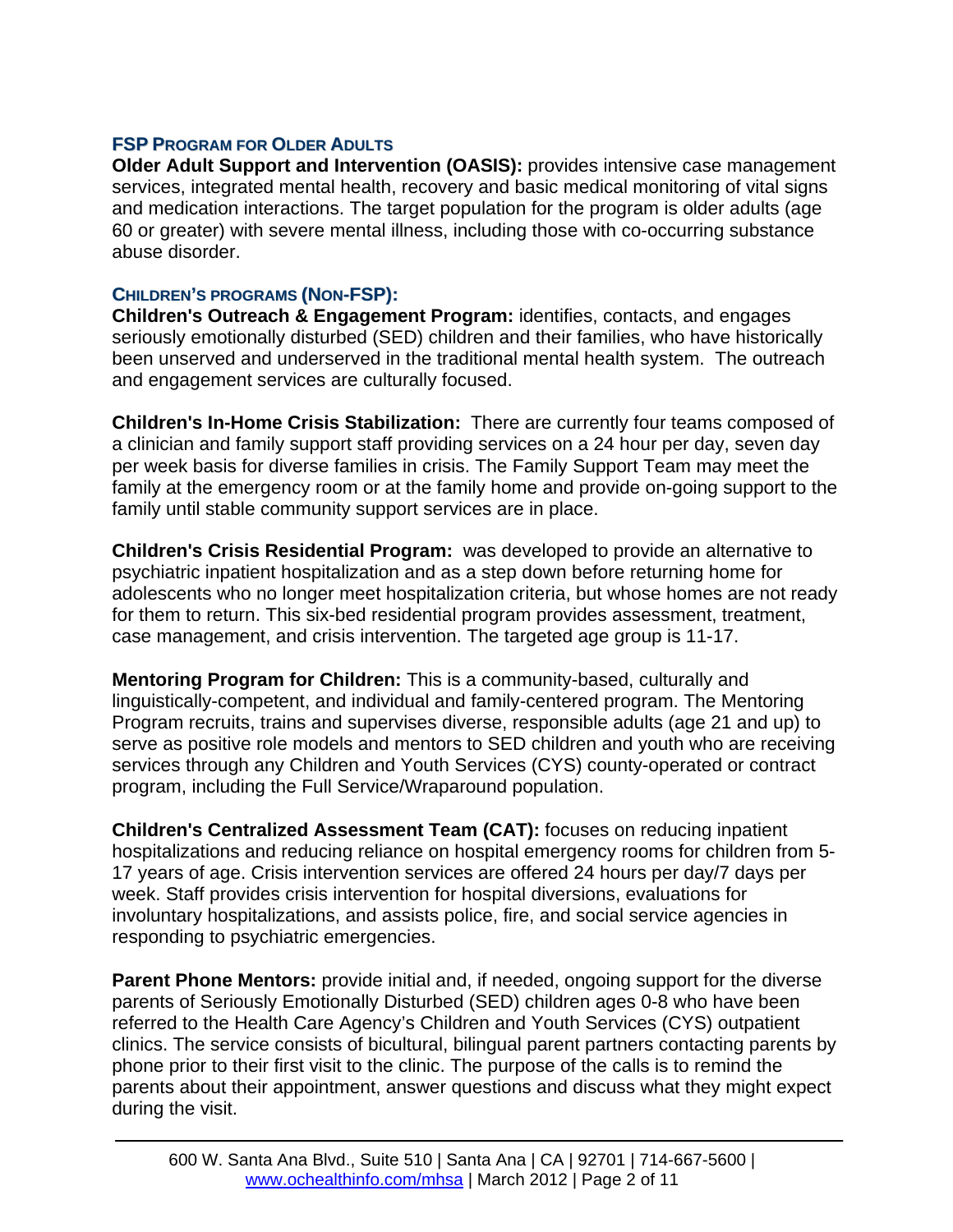#### **TRANSITIONAL AGE YOUTH PROGRAMS (NON-FSP):**

**TAY Outreach & Engagement Program:** identifies and engages Seriously Emotionally Disturbed/Seriously Mentally Ill (SED/SMI) Transitional Age Youth (TAY) and their families who have historically been unserved and underserved in the traditional mental health system. In addition to traditional outreach, the focus has also been on community health clinics and school partners to encourage the engagement of individuals in ethnically and linguistically diverse communities who are unfamiliar with service delivery in traditional mental health settings.

**TAY Crisis Residential Program:** fosters resiliency in Seriously Mentally Ill (SMI) Transitional Age Youth (TAY) in crisis by providing them and their families (if applicable) with a short-term, temporary residential resource. This program provides respite for families and also facilitates the teaching of coping strategies that reduce at-risk behaviors, peer and family problems, homelessness, and involvement with the justice system. The target population is youth between the ages of 18 and 25 who have been considered for inpatient psychiatric hospitalization but do not meet hospital admission criteria.

**Mentoring Program for Transitional Age Youth:** provides mentoring services for serious emotional disturbance (SED) in children and youth and serious mental illness (SMI) in transitional age youth who are receiving mental health treatment services through the County of Orange Health Care Agency, Children & Youth Services (CYS) operated or contracted programs. Mentor services are initiated by the child's CYS or CYS contract agency clinician.

**TAY Centralized Assessment Team (CAT):** provides mobile response, including mental health evaluations/assessment, for adults aged 18 years -25 who are experiencing a mental health crisis. The focus of the program is to reduce inpatient hospitalization, avoid unnecessary incarceration, and reduce reliance on hospital emergency rooms.

**TAY Program of Assertive Community Treatment (PACT):** The program serves individuals 18-26 years of age, who have unique psychosocial needs which have not been addressed in traditional Children's or Adult Outpatient programs. The program provides medication services, individual, group, substance abuse, and family therapy as it is clinically indicated.

**TAY Discovery Program:** provides assistance to diverse SED/SMI TAY in securing education, employment and independent living skills. Education/Employment specialists will work with TAY to secure education or employment as desired, doing "whatever it takes."

#### **ADULT PROGRAMS (NON-FSP):**

**Centralized Assessment Team and Psychiatric Evaluation and Response Team (CAT/PERT):** This program includes two types of services. The first is a Centralized Assessment Team (CAT) that provides mobile response, including mental health evaluations/assessment, for Adults aged 18 years or older who are experiencing a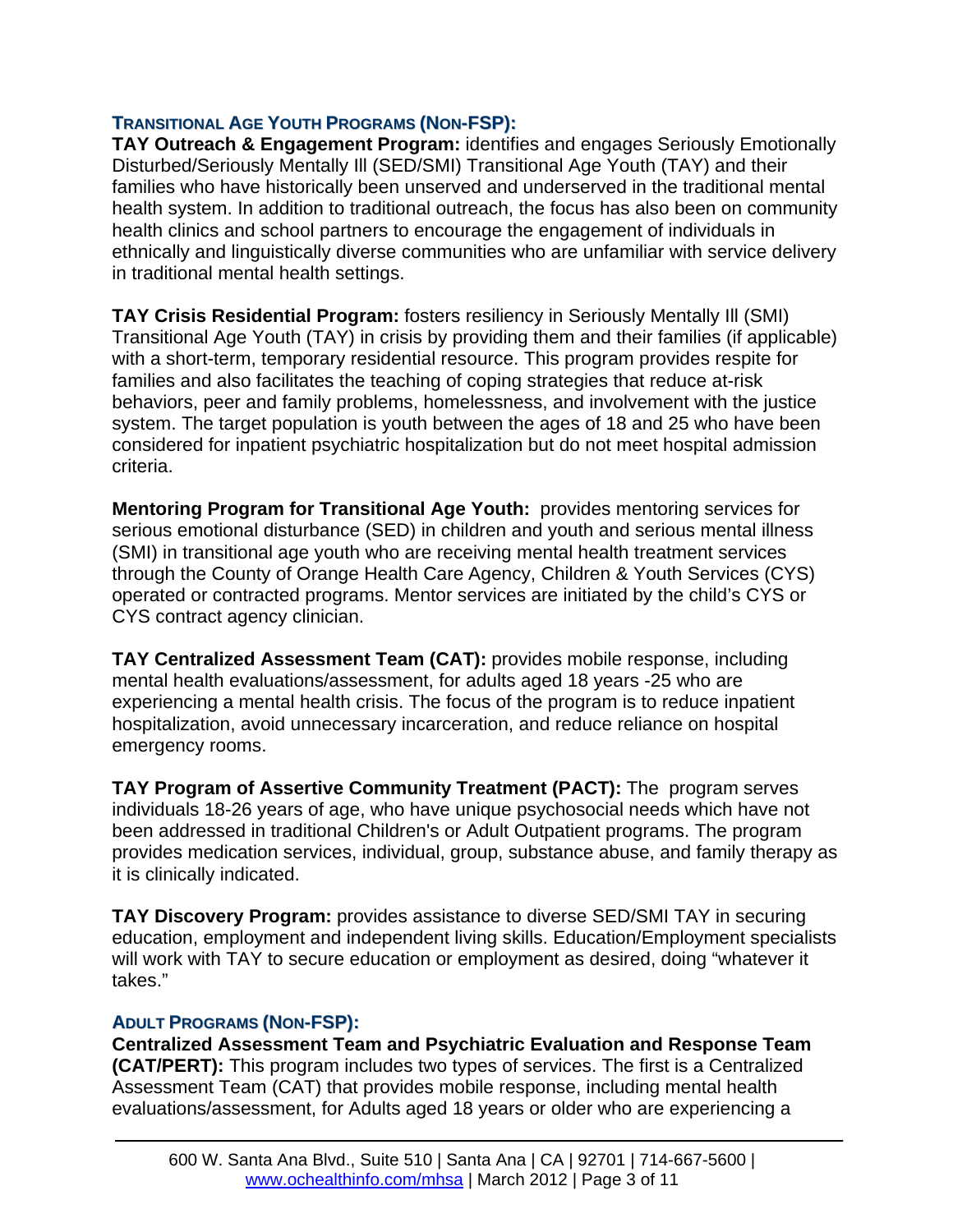mental health crisis. The focus of the program is to reduce inpatient hospitalization, avoid unnecessary incarceration, and reduce reliance on hospital emergency rooms. The second service is a Psychiatric Evaluation and Response Team (PERT) is a partnership with law enforcement, which includes designated police officers and mental health staff that respond to calls from officers in the field. Mental health consultations are provided for individuals in an apparent mental health crisis.

**Adult Crisis Residential Services:** The program emulates a home-like environment in which intensive and structured psychosocial recovery services are offered 24 hours a day, 7 days a week. The program provides assessment and treatment services that include, but are not limited to: crisis intervention; individual and group counseling; monitoring psychiatric medications; substance abuse education and treatment; and family and significant-other involvement whenever possible.

**Supportive Employment Services for SMI:** This program is designed for clients who are at the stage of their recovery where they are ready and able to return to the workforce. It provides education and support to diverse adults with mental illness who require long-term job supports to obtain and maintain competitive employment.

**Adult Outreach & Engagement Services:** This program serves adults (age 18 or older) with serious mental illness in historically unserved and underserved populations. Clients are homeless or at high-risk for homelessness and have not already been linked to services. The outreach team may link a potential client to numerous services, such as benefits counseling, medical care, dental care, and food banks, while continuing to develop trust.

**Program of Assertive Community Treatment (PACT):** serves clients who are highrisk, high-acuity, and difficult to engage in treatment. The program provides medication services, individual, group, substance abuse, and family therapy as it is clinically indicated. The target population is chronically mentally ill consumers 18 years and older, who have a history of multiple psychiatric hospitalizations and/or incarcerations.

**Wellness Center:** supports clients who have achieved recovery by offering a program that is culturally and linguistically appropriate, while focusing on personalized socialization, relationship building, assistance maintaining benefits, setting employment goals, and providing educational opportunities. It is grounded in the recovery model and provides services to a diverse client base.

**Adult Recovery Center Program:** provides a lower level of care for consumers who no longer need traditional outpatient treatment, yet need to continue receiving medication and episodic case management support. This program allows diverse consumers to receive distinct, mostly self-directed services that focus on consumer-community reintegration and linkage to health care. The ultimate goal of this program is to reduce reliance on the mental health system and increase and maintain self-reliance by building a healthy network support system.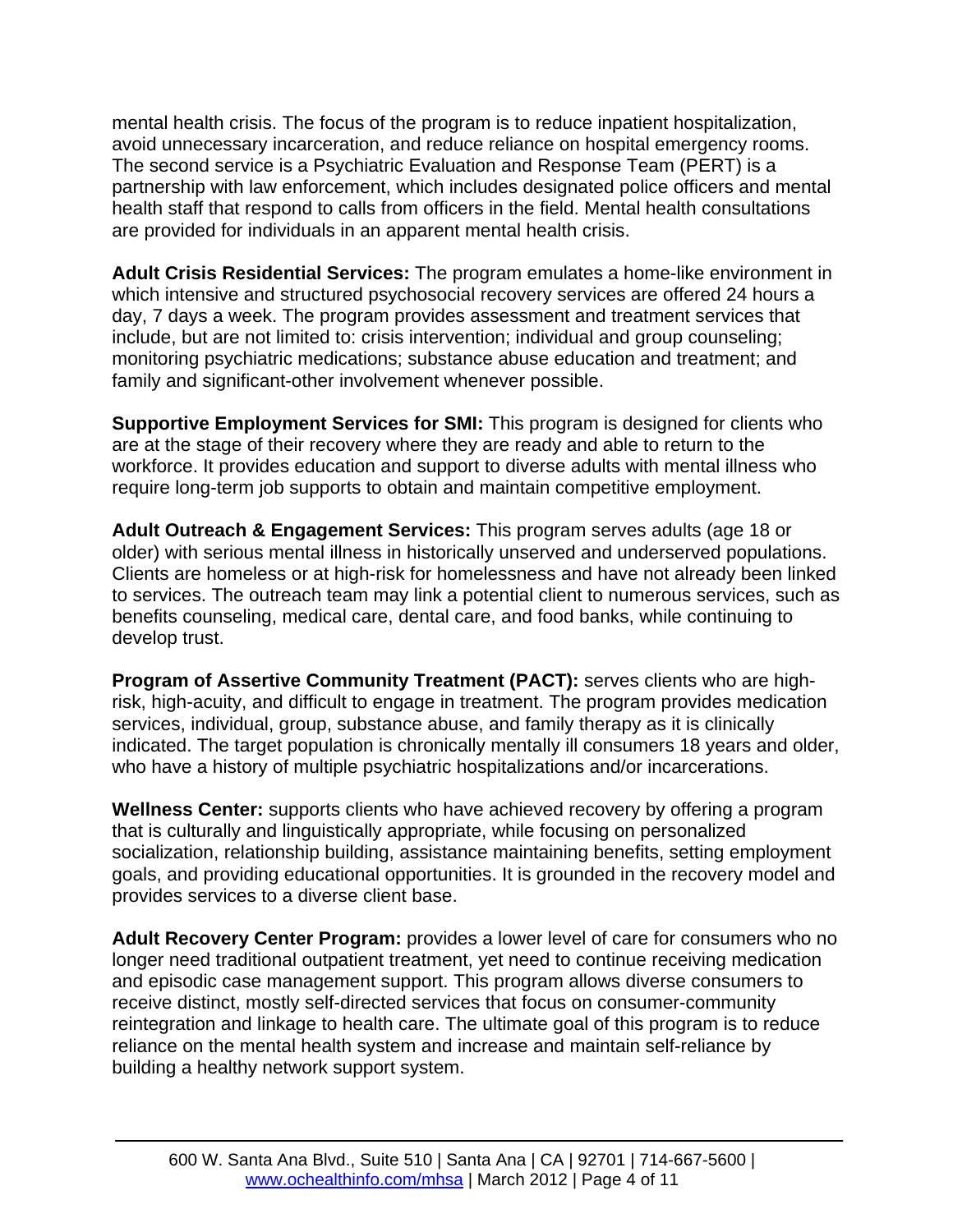**Adult Peer Mentoring:** is focused on the hiring process to develop a multi-cultural and multi-linguistic team. Training protocols are being developed to create a team capable of providing culturally respectful field based services to the diverse unserved and underserved adult population in Orange County.

## **OLDER ADULT PROGRAMS (NON-FSP):**

**Expanded Older Adult Recovery Services:** include medication management, nursing assessment and collaboration with primary care providers, substance abuse services, individual and family mental health services, intensive case management services, benefits acquisition, and linkage to community support services.

**Older Adult Program of Assertive Community Treatment (PACT):** services include medication management; nursing assessment; and collaboration with primary care providers, substance abuse services, individual and family mental health services, intensive case management services, benefits acquisition, linkage to community support services; and collaboration with family or significant others.

**Older Adult Community-Based Senior Support Team:** This program collaborates and partners with social services agencies (including primary care physicians) who provide services to the diverse older adult community. Services include: culturally and linguistically appropriate assessment/screening, brief supportive counseling, brief case management, resource referral; and follow-up as needed. An expected outcome is improving access to preventive healthcare services.

**Older Adult Peer Mentoring:** program targets some of the most common reasons for decompensation and hospitalization, including interruption of medications, substance abuse-related problems, isolation, depression, and having no place to live. The program pairs qualified, culturally/linguistically competent peer consumers with individuals in certain clinical circumstances, including hospitalizations, and assists them in successfully transitioning to community living.

## **Prevention and Early Intervention (PEI)**

**PREVENTION AND EARLY INTERVENTION** *funding has been used to establish a wide range of programs designed to reduce the financial burden and suffering caused by untreated mental illness. Approximately 70% of the PEI funding is spent on programs that target Children and Transitional Age Youth.*

**Children's Support and Parenting Program (CSPP):** provides 12-week groups for parents and children to focus on issues common to families in crisis such as safety, communication, problem solving, and effective parenting. Program addresses the needs of children with mentally ill and/or substance abusing parents.

**Community Outreach – Promotora Model:** uses a community health educator approach to educate and provide parenting education, skill development, and case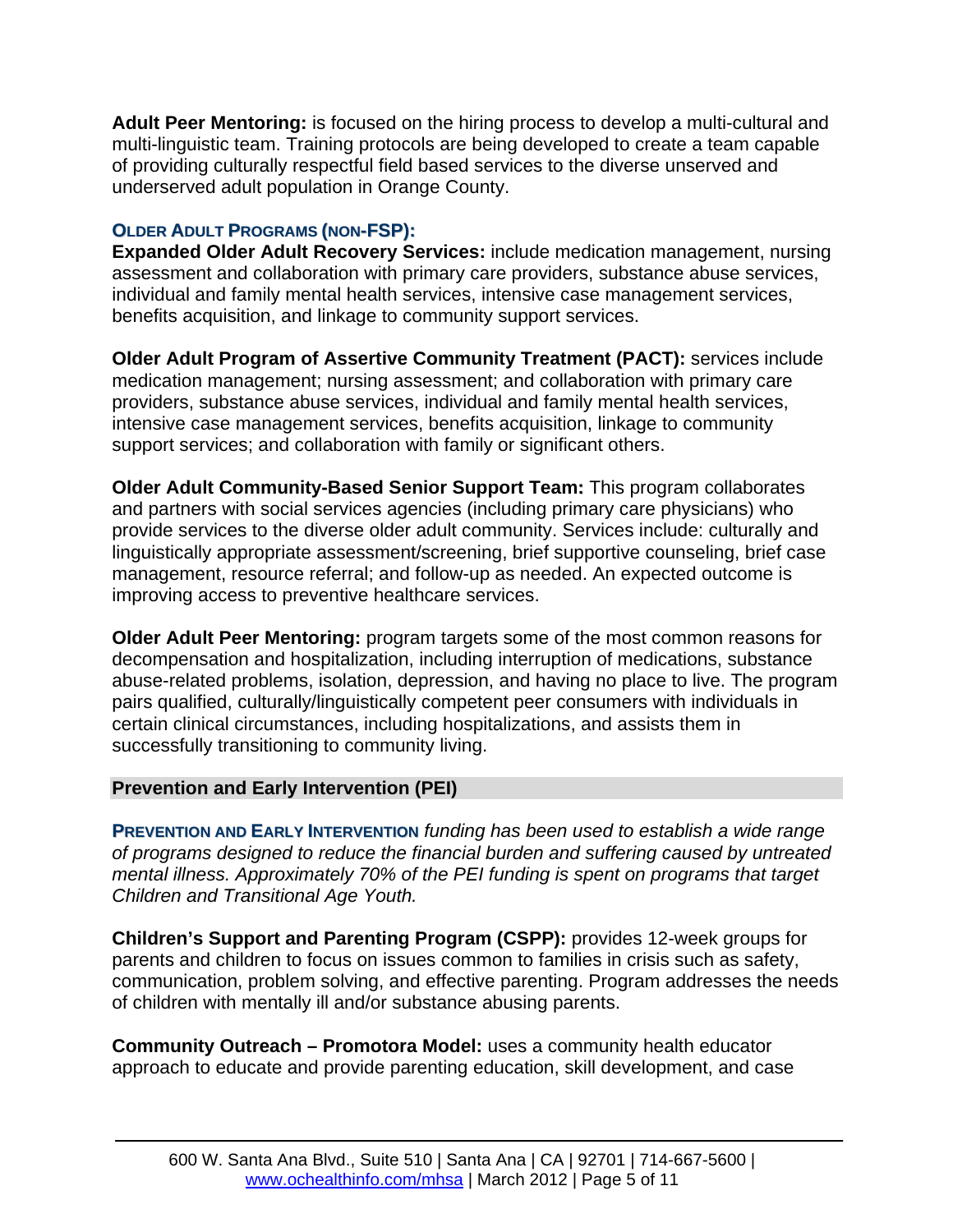management services for parents or caregivers of children at risk of developing a mental illness or who are displaying signs of emotional, behavioral, or mental instability.

**Connect the Tots:** this program expands school-based early childhood services by addressing the mental health needs of children as they prepare for school. The program places an emphasis on families who are homeless, in transitional living, or at risk of homelessness.

**Crisis/Suicide Prevention Hotline:** is a 24-hour, toll-free suicide prevention service available to any Orange County resident, who is or knows of someone experiencing a crisis or suicidal thoughts and would like to receive immediate, confidential, culturally and linguistically appropriate, and accredited over-the-phone assistance either for themselves or someone they know. Callers who are not experiencing a crisis will be triaged and offered access to a Warm Line or other appropriate resources.

**Orange County Center for Resiliency, Education and Wellness (OC CREW):**  provides multidisciplinary services to young people ages 14 to 25, who are experiencing their first episode of psychosis. The intent of this program is to reduce the duration of untreated psychosis (DUP) for young people with Schizophrenia or Schizophreniform Disorders to improve long-term prognosis.

**Orange County Post-Partum Wellness (OCPPW):** program addresses the short-term treatment needs of new mothers in Orange County, up to one (1) year postnatal, experiencing moderate to severe postpartum depression.

**Outreach and Engagement Collaborative:** provides mental health preventative services to the unserved and underserved mentally ill population. It is designed for those people who have had life experiences that may make them vulnerable to mental health problems, but who are hard to reach in traditional ways because of cultural or linguistic barriers.

**Positive Behavioral Intervention Supports (PBIS-OCDE):** is a national evidence based program that offers a school-wide systems approach for preventing problem behaviors including, but not limited to: truancy, pervasive violence, acting out in class, negative behaviors due to limited cognitive development, and emotional stress for youth who are overwhelmed and may be experiencing anxiety or evidence of Post Traumatic Stress Disorder (PTSD). The target population is children K – 12th grade.

**Positive Behavioral Intervention Supports (PBIS-UCI):** The University of California, Irvine – Child Development Center offers a program for children K-6 on Positive Behavioral Interventions services that include academic support, social skills development, parent training and academic transitional support services.

**ReConnect – Senior Socialization:** serves adults and older adults who may be isolated and/or homebound but are experiencing the onset of serious psychiatric illness, particularly of those appearing later in life, including depression. The program brings trained, friendly culturally/linguistically competent visitors to the homes of isolated adults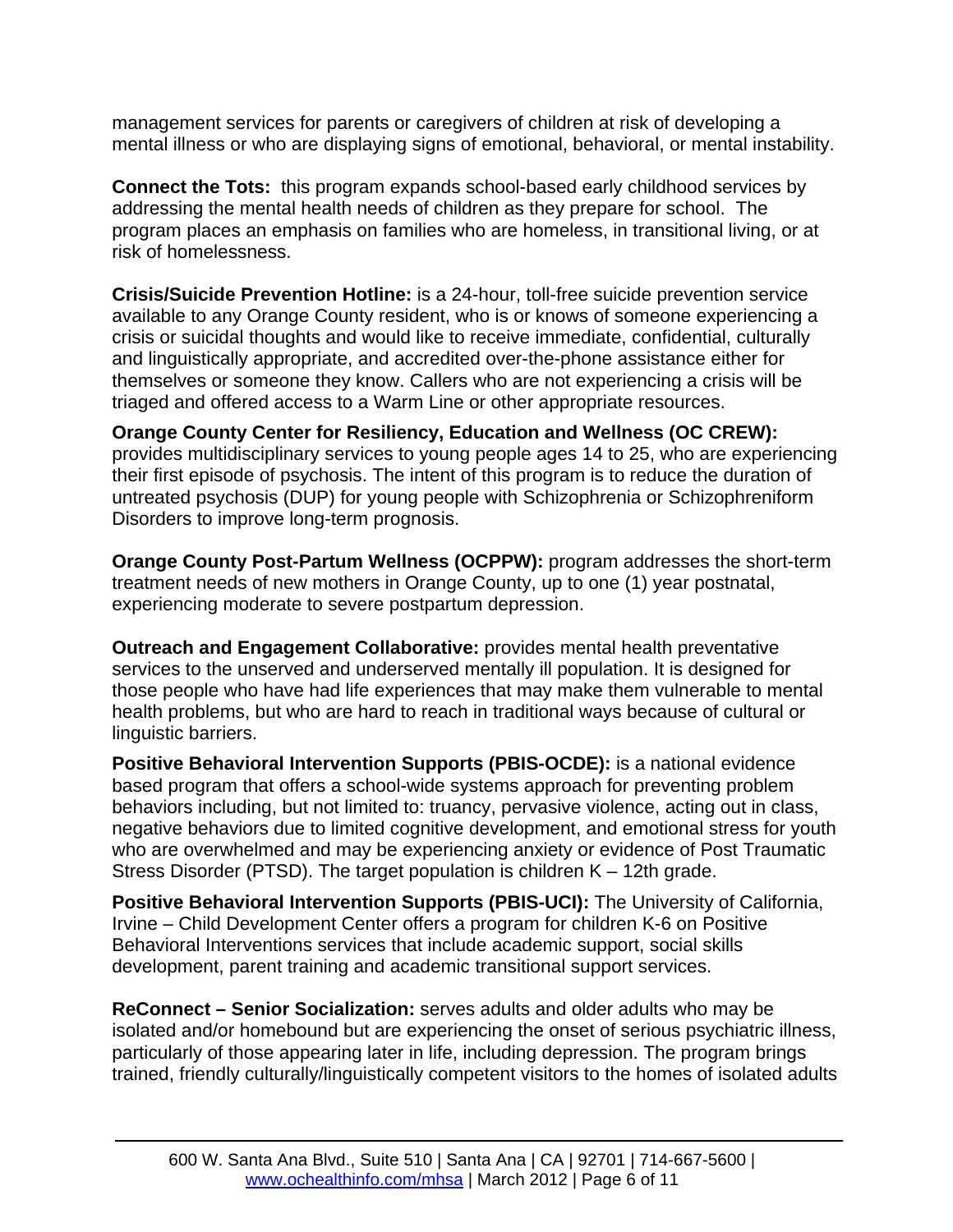and older adults with the task of decreasing the sense of isolation those individuals may feel and increasing opportunities for them to socialize with others.

**Risk Reduction, Education and Community Health (REACH) – Outreach and Engagement Team:** provides mental health and wellness activities to adults in Orange County who are homeless/at risk for homelessness/in transitional housing, and who are at risk of mental illness and/or behavioral health problems. The primary goal is to introduce and/or enhance healthy coping skills and support access to all community services.

**Stigma Reduction: t**he community-based Stigma Reduction Training is one in which performance arts are used as a medium to reach out to community members at middle schools, high schools, and other community sites for the purposes of increasing community (a) awareness about the prevalence of mental illness; (b) knowledge of adaptive help-seeking behavior; (c) awareness of mental health resources in the community; and (d) tolerance and compassion toward persons with a mental illness.

**Stop the Cycle (STC):** program is designed to address the needs of families with youth in the juvenile justice system by giving parents the tools they need to effectively parent children who have siblings in the juvenile justice system and are at risk of repeating the same behaviors. "Stop the Cycle" provides a 12-week series of individual groups conducted with parents and their children/teens who are not yet involved with the juvenile justice system.

**Stress Free Families:** This program works collaboratively with Social Services by providing resources and early mental health interventions to remove risk factors for social and emotional problems in "stressed families" who have been found to have risk factors for child abuse/neglect, emotional suffering, mental health problems, and unhealthy patterns of behavior.

**Survivor Support:** program provides support for those who have lost a loved one to suicide and educates the community on suicide prevention and intervention. These services include outreach, crisis support, bereavement groups, individual support, and training.

**Transitions** is a classroom-based educational series consisting of 12 highly interactive educational sessions, based on curriculum that has been shown to be successful in strengthening students' healthy coping skills while reducing risk behaviors. "Transitions" is designed to help teenagers successfully meet the challenges taking place as they enter high school and to help prevent school failure, behavioral problems, violence, and high risk behaviors among at-risk students entering high school.

#### **Veterans Services:**

o Court Services Programs (Family Court and Veterans' Court): provide case management to court-assigned veterans who are in need of professional support, referrals and linkages to the Veteran Administration (VA), Veterans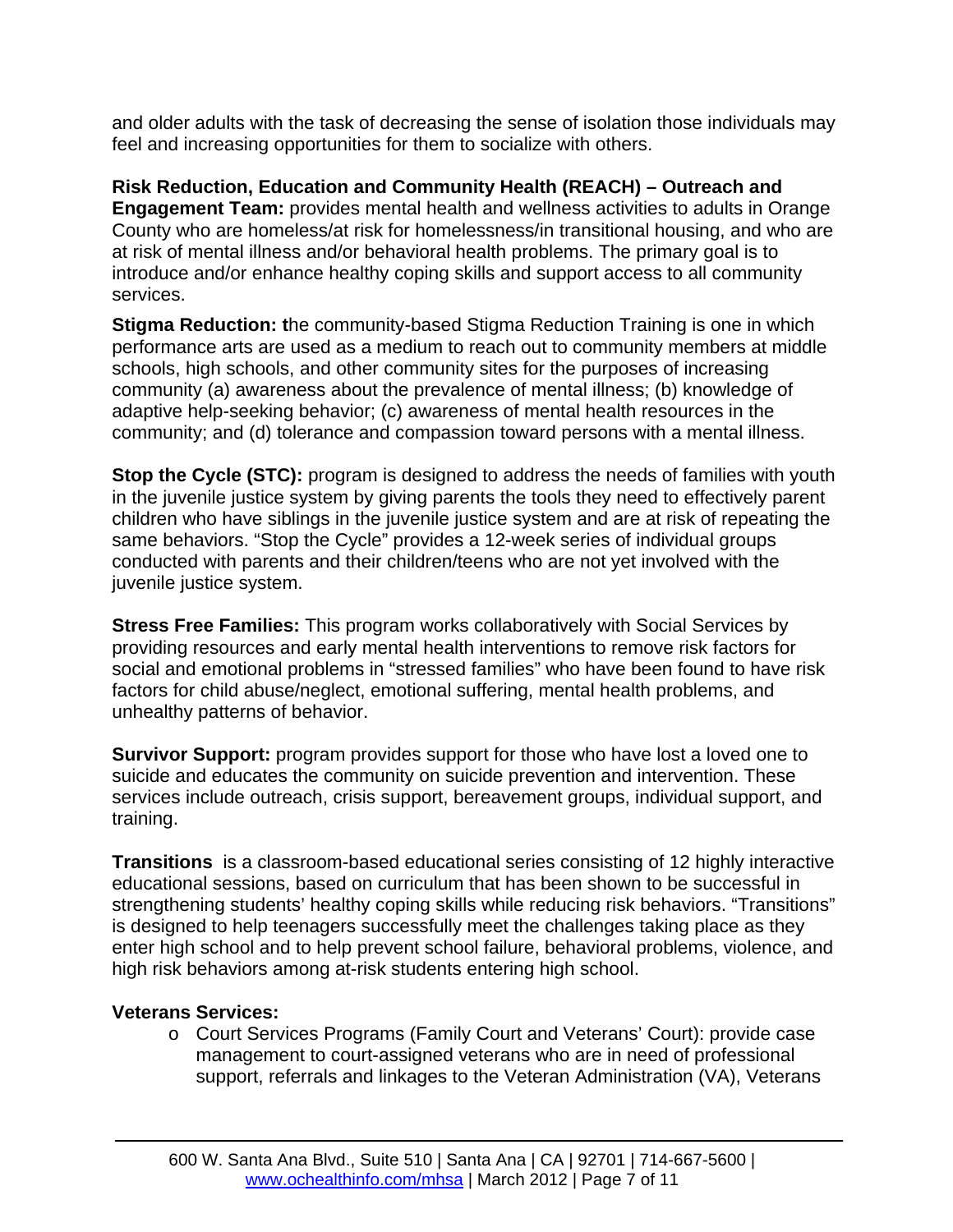Centers, non-profit community agencies for treatment of Combat/Service related issues, as necessary.

o Drop Zone: is a collaborative set of services that has been paired with Santiago Community College and the Prevention & Intervention Division of Orange County Health Care Agency (OCHCA)-Behavioral Health Services (BHS). Some of the direct interventions available include community resources, referral to and navigation of the systems of care at the VA, County of Orange, and in the greater community.

**Violence Prevention Education (VPE):** This program reduces children's exposure to violence in the school, community, home and/or peer group. VPE is integrated into the curriculum to mitigate a student's risk of development of mental illness and school failure.

**Warm-line Network Services:** consists of non-crisis, peer support services for individuals and family members. The network operates evenings and weekends, providing confidential, culturally competent emotional support, mostly via telephone, to teens, seniors, parents, and other populations with special needs.

**Youth as Parents:** is designed to enhance the health, social, economic, and educational well-being of pregnant and parenting adolescents and their children. Built on a comprehensive case management model, the program works to assess client strengths and to link clients to services in an effort to promote positive pregnancy outcomes, effective parenting, and socio-economic independence.

## **WORKFORCE, EDUCATION AND TRAINING (WET)**

The WET programs provide a variety of trainings to the community, including, but not limited to: Cyber-bullying, Complex PTSD, Sexting, Stress and Health, Crisis Intervention for Law Enforcement, Intro to Mental Health for California Highway Patrol, the Amazing adolescent brain, Adolescent Brain Development, Child Abuse, Elder Adult Abuse, Substance Use Disorders, Co-Occurring Disorders, Back to work on SSI/SSDI, Ways to Understand Troubling Interactions in Working with Difficult Clients, Trauma-Focused Cognitive Behavior Therapy, Gender Competency: Working with Young Men, Health and Wellness plus Smoking Cessation Training, Grief and Acceptance Training, Immersion training, Residential care issues, Spirituality, Mental Health First Aid, Clinical Supervision, and Law and Ethics.

The WET program hosts and/or is a sponsor to a number of conferences throughout the year, including Raise Foundation, Meeting of the Minds, 1<sup>st</sup> Annual 5<sup>th</sup> District Cyberbullying Conference, Institute for Peer Services, Transitional Age Youth Conference, Eliminating Racial Disparity & Disproportionality Conference, Veterans, and Spirituality.

The WET program serves as a supervision coordinator for Marriage and Family Therapist interns, Social Worker interns, Psychology interns, Psychiatric residents, Child Psychology fellows, in addition provides manages the Neurobehavioral Testing Unit.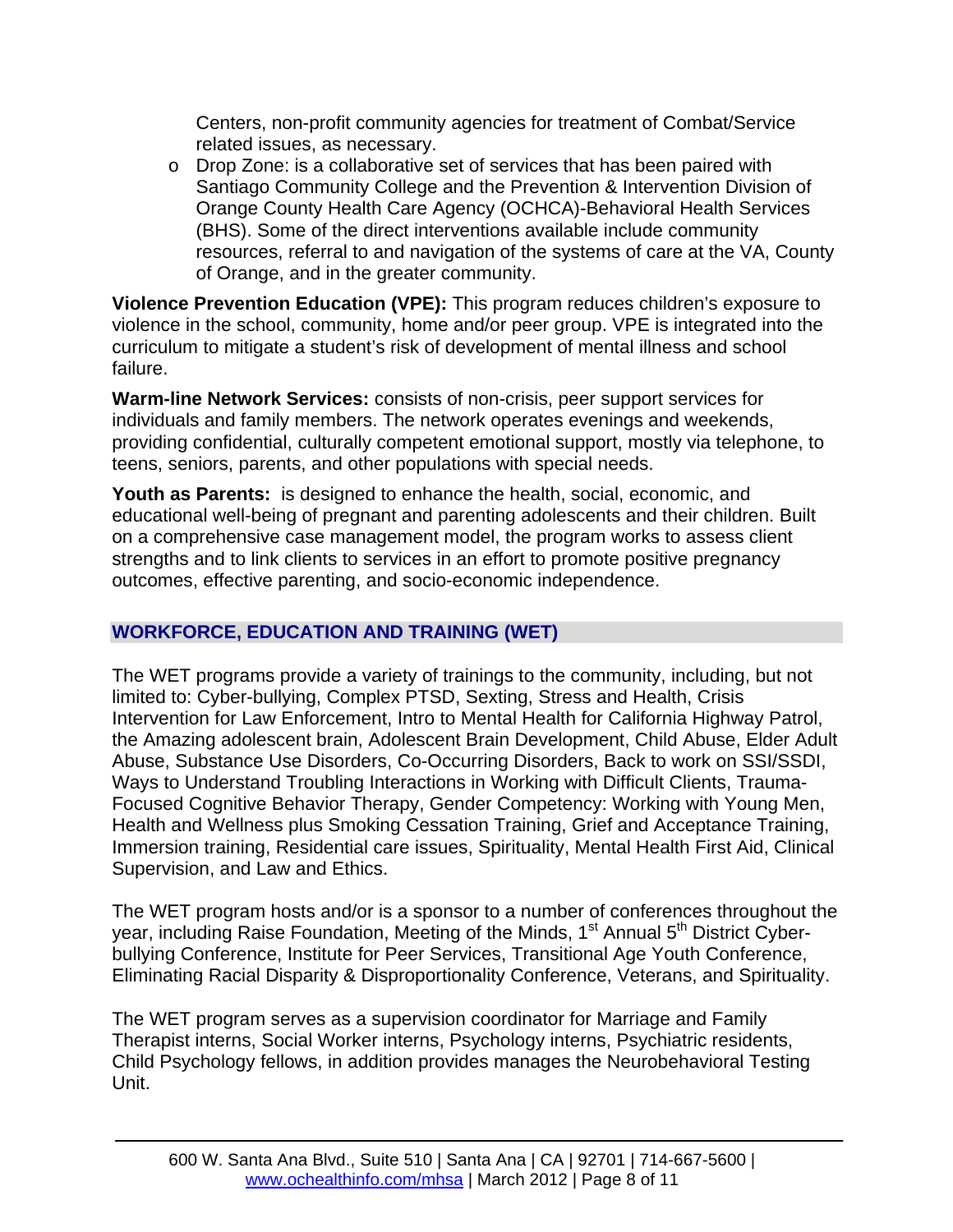WET also provides a tuition reimbursement program for already employed Behavorial Health Services team members, to earn an Associate's degree, Bachelor's degree, and/or a Master's with the field of behavioral health care.

## **INNOVATION**

**INNOVATION** *funding has been used for ten pilot programs. These programs are designed as research projects to evaluate new programs and administrative arrangements for providing services. The overarching theme in the Innovation programs is to evaluate the use of peers in providing services. Some of these programs are operational and some are still in development.*

**Project 1 Integrated Community Services (ICS):** provides mental health care at primary medical care community clinics and psychiatric consultation to primary care physicians on prescribing medication. ICS provides two different approaches to integrating physical health, mental health and alcohol/substance abuse treatments.

**Project 2 Family Focused Crisis Management (now called Collective Solutions): t**he aim of this program is to assist families in learning, as soon as possible, about the support services that are available to families that have a loved one with mental illness.

**Project 3 Volunteer to Work:** is a community-based, consumer-run program will use trained consumer mentors to support, role-model, and assist individuals in finding volunteer opportunities that match their unique skills and goals and that are likely to lead to employment.

**Project 4 OC Acceptance through Compassionate Care, Empowerment, and Positive Transformation (O.C. ACCEPT):** The program assists LGBTQI youth and their families who are in need of mental health services. Peers provide home visits to engage and assist in obtaining services for isolated high-risk individuals from the LGBTQI community in Orange County.

**Project 5 Vet Connect:** provides one centralized contact/place for community providers to collaboratively interact to educate each other and to maximize access to services needed by veterans.

**Project 6 Community Cares Project:** establishes a network of private mental health providers who will be organized into a system that offers pro-bono services to those who can't afford to pay for them. The program uses trained consumers and family members to provide outreach services to make this system available to those in need.

**Project 7 Training and Research Institute:** establishes an Institute that will apply for public and private grant funding to leverage non MHSA funds to support education and training activities that fall within the scope of MHSA goals and guiding principles.

**Project 8 Project Life Coach:** is a program for underserved monolingual or Limited English Proficiency Latino, Iranian, and Asian/Pacific Islanders with mental illness. The goal is to help such mental health consumers to gain employment at local ethnic businesses as a method of maintaining or developing their integration within the community in which they live.

#### **Project 9 Training to Meet the Mental Health Needs of the Deaf Community:**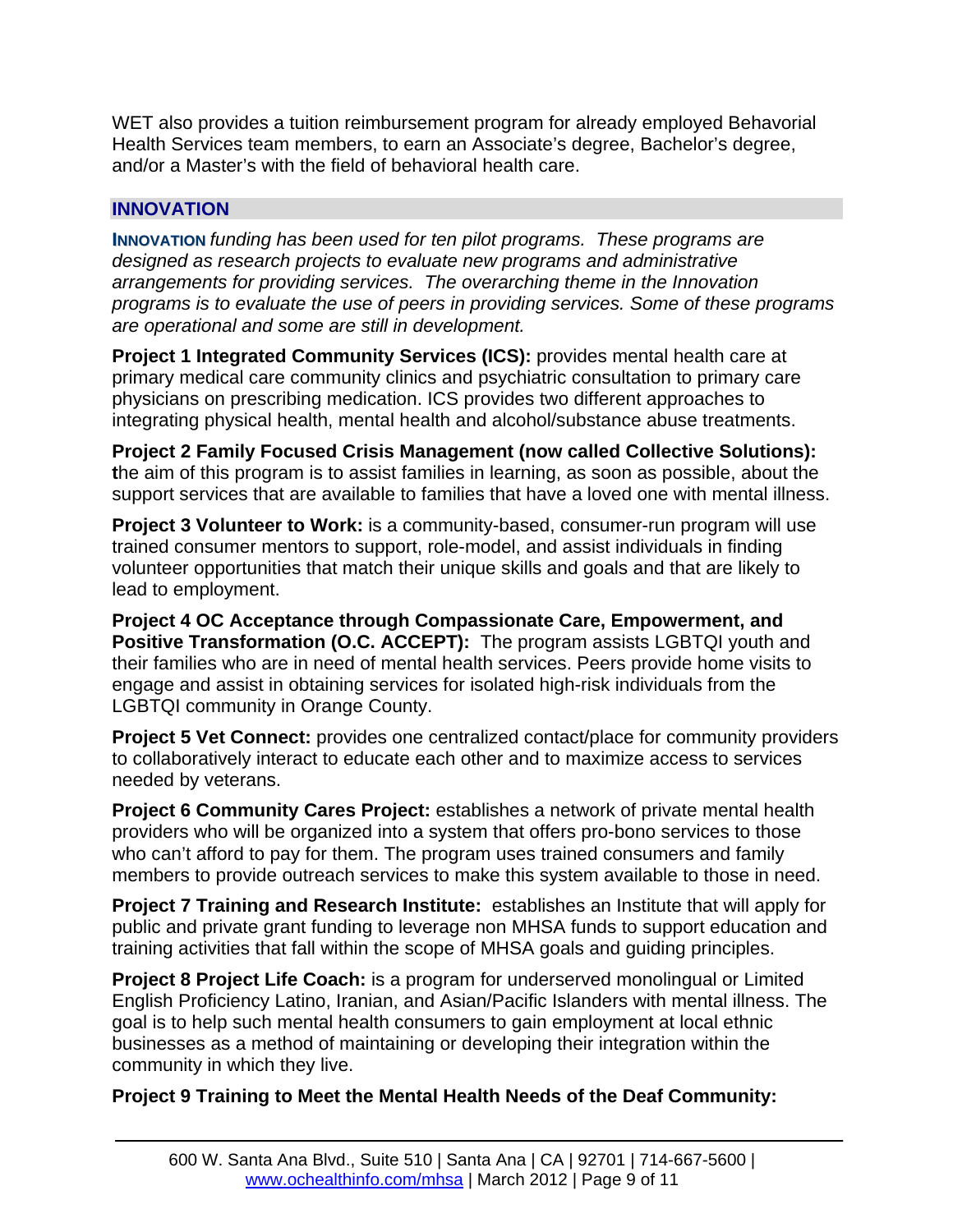This project will utilize an existing accredited mental health worker certificate training program to train individual consumers and family members from the deaf community using ASL as the primary language. An expected outcome is to increase the number of Deaf and Hard of Hearing clients accessing care and improve the quality of existing services.

## **Project 10 Consumer Early Childhood Mental Health (now called Brighter**

**Futures):** This project will provide brief behavioral intervention services to families of young children using trained consumers and family members. Using paraprofessionals to provide linkages and services, and to intervene earlier in the diagnostic process is expected to improve treatment outcomes, reduce disparities, and increase access to services.

## **HOUSING**

The following apartment buildings have been constructed using MHSA funding, along with other types of funds.

### **Diamond Apartment Homes:**

o 25 unit apartment building; located in Anaheim; Developers - Jamboree Housing and HOMES, Inc; Adult FSP

### **Doria Apartment Homes:**

- o 10 MHSA units within a 60 unit apartment development; located in Irvine; Developers - Jamboree Housing; Adult FSP
- o Construction Started late 2011

## **Avenida Villas Apartments:**

- o 29 unit Apartment building; located in Anaheim (unincorporated); Developer- AMCAL Multi-Housing, Inc.; Adult FSP
- o Construction planned to start early 2012

## **San Clemente Seniors:**

- o 15 MHSA units within a 76 Unit apartment building; located in San Clemente;
- o Developer- Meta Housing Corporation; Older Adult FSP

## **Projects Under Review:**

- o **Shared Housing (NSP funds)**: 2 MHSA shared housing; location-Orange and Anaheim
- o **Stonegate I:** 4 MHSA units within a 38 unit apartment building; location-**Stanton**
- o **Developer –** Payne Development; TAY
- o **Stonegate II:** 3 MHSA units within a 26 unit apartment building; location-**Stanton**
- o **Developer –** Payne Delvelopment; TAY

# **CAPITAL FACILITIES AND INFORMATION TECHNOLOGY (CF/IT)**

**CAPITAL FACILITIES** *funding has been used to construct a three building campus in the City of Orange at 401 Tustin Street. The project includes approximately three acres of site improvements including surface parking, underground utilities, sidewalks,*